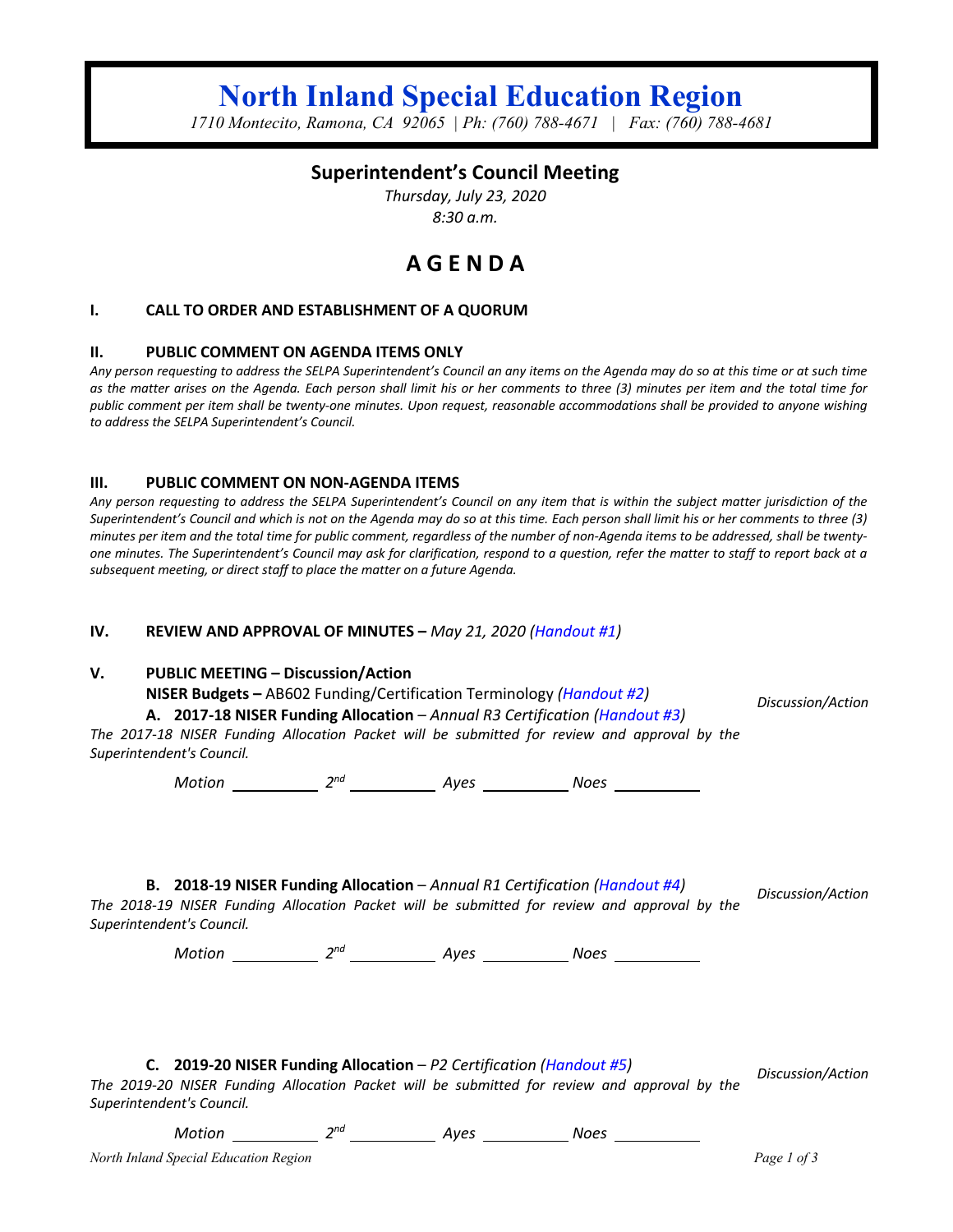**D. 2020-21 NISER Funding Allocation** – Projected *P2 (Handout #6)*

*The 2020-21 NISER Funding Allocation Packet will be submitted for review and approval by the Superintendent's Council. Discussion/Action*

*Motion* 2<sup>nd</sup> 2<sup>nd</sup> 4yes 2008 Noes 2008

**E. Base Proration Factor History** *(Handout #7)*

*A Review of the updated data for the Base Proration Factor.*

*Discussion*

## **VI. DISCUSSION**

**A. Maintenance of Effort (MOE)** – *Mark Curtis*

*Discussion regarding potential concerns with MOE related to increased special education funding in 2020-21.*

## **B. Special Education Year-End Fiscal Items**

*Discuss year-end reporting activities and due dates.* 

- **1) Maintenance of Effort** *– Due to Kay Pugh by September 14th*
	- **i. Exemption Worksheet** *(Handout #8)*
	- **ii. Subsequent Year Tracking Form**
- **2) Table 8 –** *To be completed by Kay Pugh*
- **3) Excess Cost Calculation** *– (Pending Handout) Due to SELPA (Kris Knudsen) by September 14th*

## **C. North County Academy (NCA) Rate Increase Schedule**

*This is just a reminder that NCA will increase their rate one percent each year until it reaches nine percent (effective 2019- 20). For the 2020-21 school year the rate will increase from 5 to 6 percent.*

## **D. 2020-21 IntraSELPA Transfer Form** *(Handout #9)*

*Included in the packet is the 2020-21 IntraSELPA Transfer Form. Updates included LCFF Revenue and Related Service Rates. It was agreed by OPS and CBOs to leave the FTE the same as last year.*